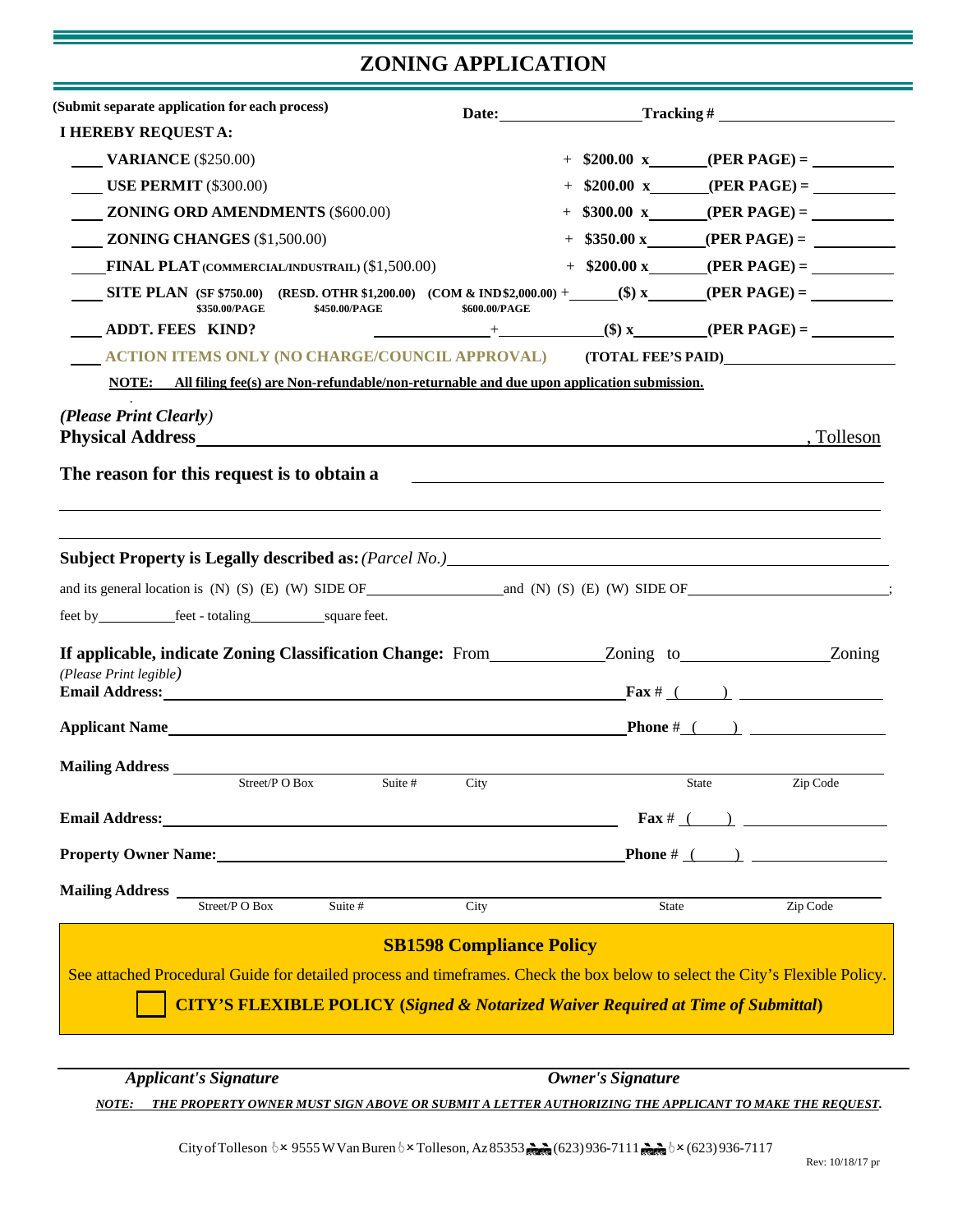

# Senate Bill 1598Questions, Answers and Choices

# What is Senate Bill (SB) 1598?

The Arizona Legislature, in 2011, codified Arizona Revised Statutes Section 9-831 et seq. that applies to all Arizona municipalities and counties. The purpose of this bill was to establish review time frames and certain other procedures related to the issuance of licenses as <sup>a</sup> "Bill of Rights" for the public. This applies to the various

City application review procedures that produce outcomes that qualify as "licenses", defined in A.R.S. § 9-831(2) as "the whole or part of any municipal permit, certification, approval, registration, charter or similar permission required<br>by law." by law." You have a set of the contract of the contract of the contract of the contract of the contract of the contract of the contract of the contract of the contract of the contract of the contract of the contract of the

# How does SB1598 affect my project?

Effective January 1, 2013, upon application submittal, the City will review the applicationfor a license as outlined in the City's *Senate Bill* <sup>1598</sup> Compliance Review Policy and Waiver. This document, adopted by the City Council on December 11, <sup>2012</sup> establishes review time frames for all items requiring licensure.

# **Choose Your Path City Process SB1598**

## How long will it take my project to receive approval?

An overall time frame has been established for variety of applications. Each application will be initially reviewed for Administrative Completeness, and if deemed complete, will proceed to <sup>a</sup> Substantive Review. The adopted time frames canbe found in the SB <sup>1598</sup> Compliance Review Policy

and Waiver which is posted on the City of Tolleson website at www.tollesonaz.org.

# Can I choose to waive my rights under SB1598?

You can waive your rights under SB1598 by completing

and signing <sup>a</sup> Waiver of Claim form. In doing so, the City has established time frames for license issuance which provide greater flexibility for you both in the type of items submitted, and the opportunity for communication with the Building and/or Engineering Staff.

#### City Contacts

Bldg Dept: Belinda Gomez 623/936-2776 <u>bgomez@tollesonaz.org</u> Eng Dept: Pamela Rollings 623/936-2714 prollings@tollesonaz.org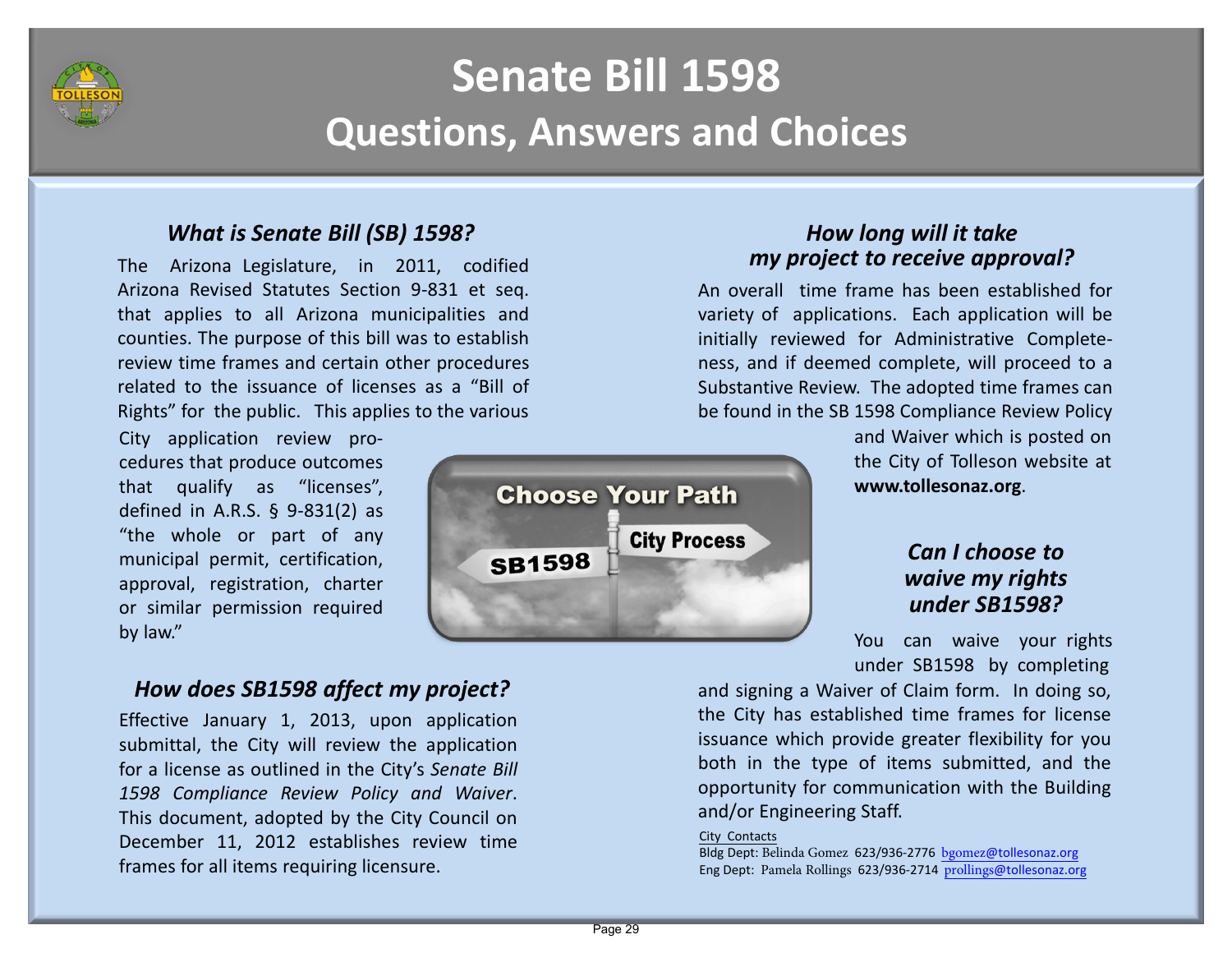

#### OPTION #2: Process for Review - City's Flexible Policy

 $\bullet$  This option must be selected at time of submittal

**S** Waiver must be signed by Applicant or Authorized Agent at the time of<br>International Bubmittal & notarized prior to the City's processing documents for review

#### CITY CONDUCTS UP TO FIVE (5) PLAN REVIEWS AND CONTINUALLY COMMUNICATES WITH APPLICANTS THROUGHOUT PROCESS



| <b>Application Types</b> |  |
|--------------------------|--|
|--------------------------|--|

BLDG/ENG REVIEW TEAM TIMEFRAMES OVERALL: 44 working days\*

**BLDG/ENG REVIEW<br>TEAM TIMEFRAMES<br>OVERALL:** 

working days\*

 $\overline{4}$ 

| <b>Business License</b>                   |                                | $1st$ Review: 12 working days |  |
|-------------------------------------------|--------------------------------|-------------------------------|--|
| <b>Building Permit</b>                    | $2nd$ and                      |                               |  |
| Variance                                  | Subsequent*                    | 8 working days                |  |
| Civil Eng Plans & Reports                 | Reviews:                       |                               |  |
| Temp/Perm Sign Permits<br>Landscape Plans | TOTAL:                         | 44 working days*              |  |
|                                           | *MAX OF FIVE (5) TOTAL REVIEWS |                               |  |

| <b>Application Types</b> |                        |
|--------------------------|------------------------|
| Use Permit               | 1 <sup>st</sup> Review |
| Site Plan Review         | $2nd$ and              |
| <b>Preliminary Plat</b>  | Subsequen<br>:Reviews  |
| <b>Final Plat</b>        |                        |
| Lot Split                | TOTAL:                 |
|                          |                        |

Variance Appeal

| $1^\mathrm{st}$ Review:              | 12 working days |  |
|--------------------------------------|-----------------|--|
| $2nd$ and<br>Subsequent*<br>Reviews: | 8 working days  |  |

44 working days\*

PUBLIC HEARING + CITY COUNCIL TIMEFRAMES OVERALL: 44 working days\*

**PUBLIC HEARING<br>+ CITY COUNCIL<br>TIMEFRAMES** 

 $\overline{4}$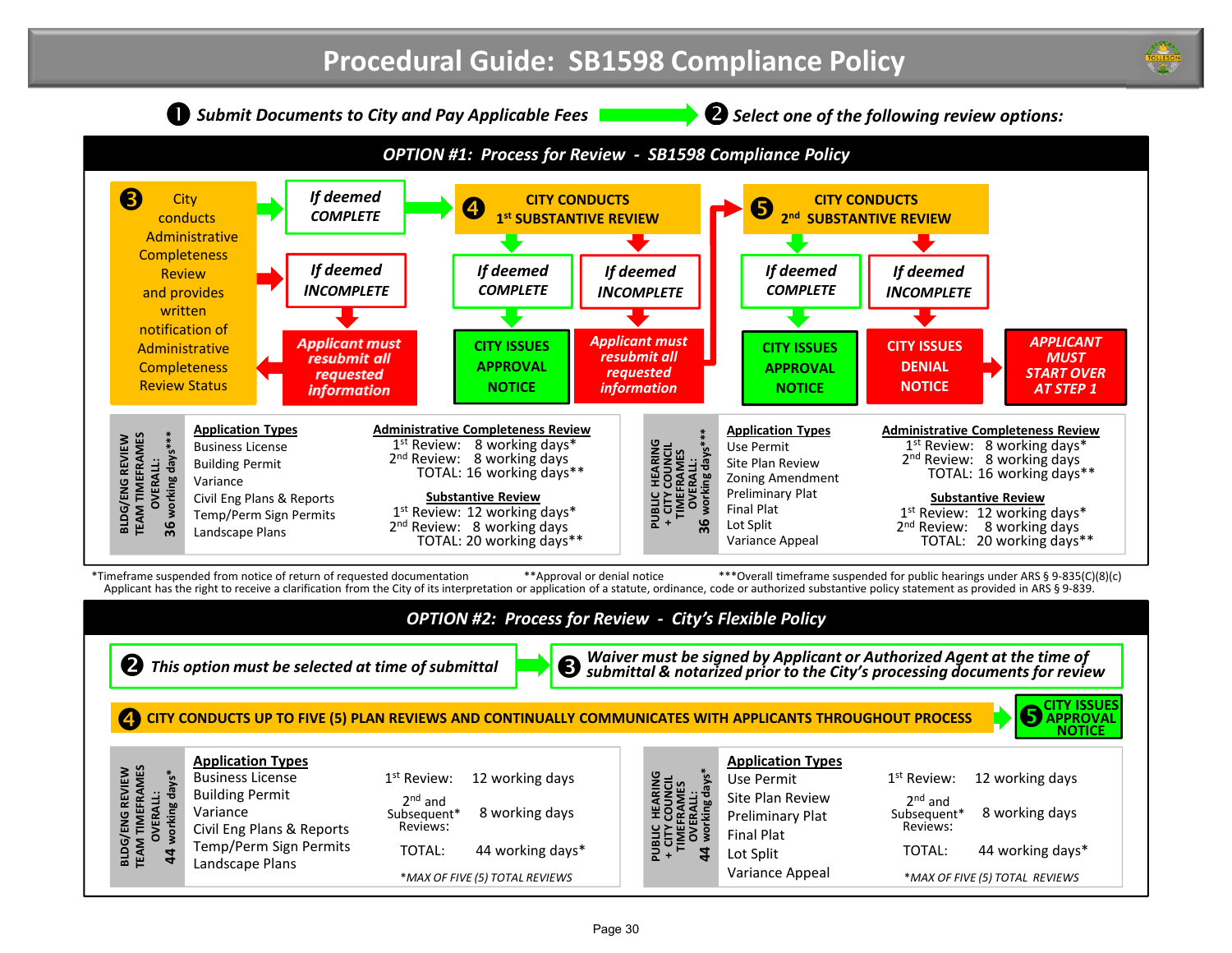## **City of Tolleson Senate Bill 1598 Compliance Review Policy**

#### **PURPOSE**

The Arizona Legislature, in 2011, codified Arizona Revised Statutes Section 9-831 et seq. that applies to all Arizona municipalities. The purpose of this Policy is to bring City of Tolleson development review and application processing procedures into compliance with applicable State law.

#### **APPLICABILITY**

- A. This Policy applies to the various City of Tolleson application review outcomes that qualify as "licenses," defined in A.R.S. § 9-831(2) as "the whole or part of any municipal permit, certification, approval, registration, charter or similar permission required by law."
- B. As required by A.R.S. § 9-831 *et seq.* this Policy supersedes over any timeline as outlined in our Building and/or Engineering standard development requirements, procedures, or guidelines, and/or our Zoning Ordinance in the event of a conflict.
- C. As required by A.R.S. § 9-833 inspections required for any regulated persons will be conducted only after proper identification, notifications, and documentation has been presented.

The procedures outlined below involve a variety of license application types. Some requirements are the same for all applications, and some application procedures have unique requirements. In addition, most procedures have detailed user guides prepared and provided by the Building and Engineering Departments. The procedures should be read carefully to ensure a complete application is prepared.

#### **EXEMPTIONS – SHORT TERM EXEMPT LICENSES**

A development review application or permit that is issued within 7 working days after receipt of application and that expires within 21 working days after issuance is exempt from the provisions of this Policy.<sup>1</sup>

#### **REVIEW OPTIONS**

Two choices are available;

- Compliance policy (A.R.S. § 9-831 et seq.)
- Flexible policy (Tolleson's alternative to A.R.S. § 9-831 et seq.)

 $1$  The statutory provision providing this exemption, A.R.S. Section 9-835(H), is unclear, so this interpretation is intended to apply this exemption in the most narrow way that can be derived from the wording of the Section.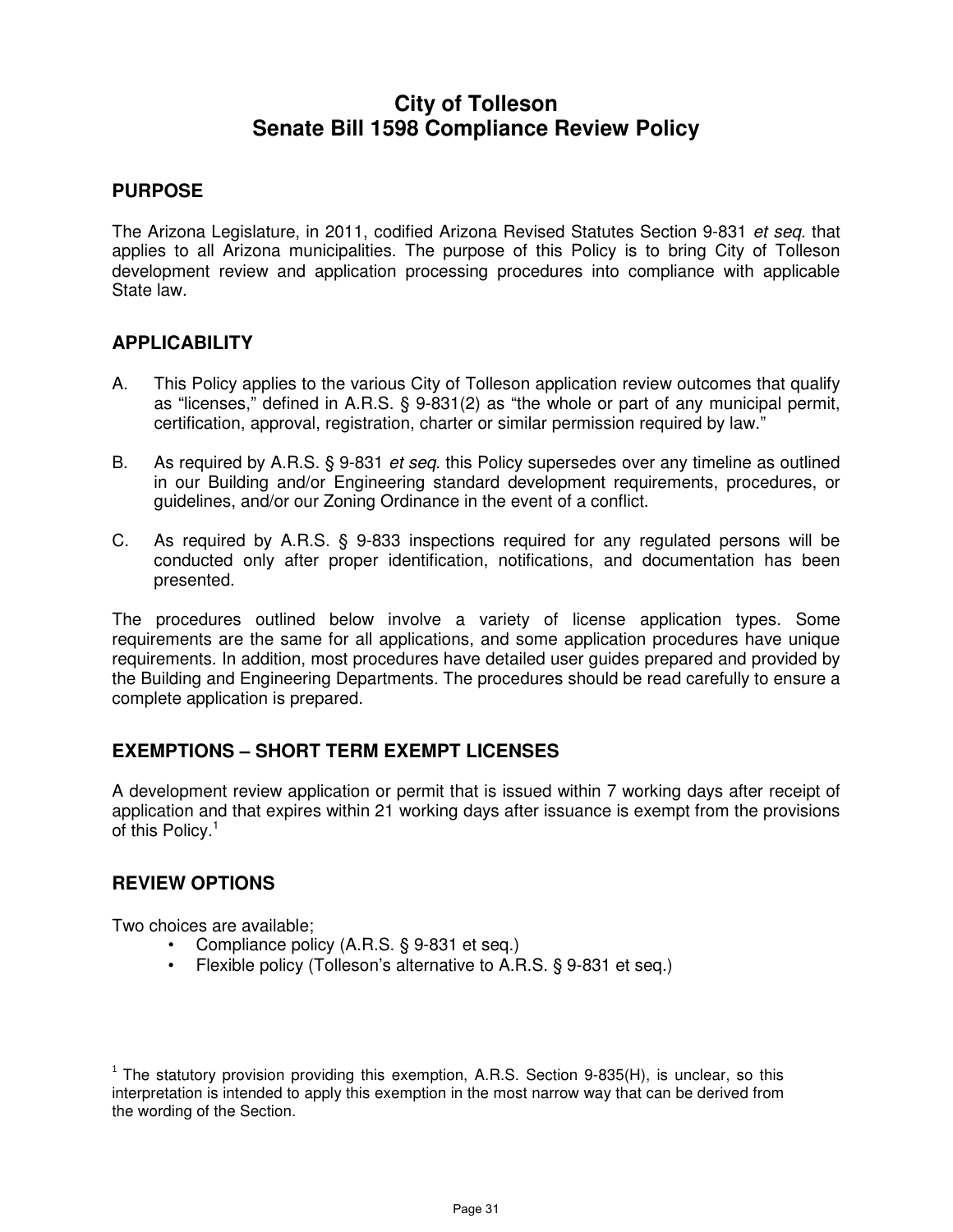The City has consistently supported and practiced expeditious review of all applications, and will continue to do so under the time frames set forth in this Policy. The Building and Engineering Departments will continue to engage in process improvement to review various applications in the most expeditious way possible and will continue to work with customers to review their applications in a manner that provides the following:

- Flexibility when needed;
- Assures the public health and safety; and,
- Allows a customer complying with the City's development regulations to achieve their permitting and development goals in a timely manner.

To further this goal and to provide applicants with additional flexibility and choice, the applicant will have the option of waiving the requirements of A.R.S. § 9-831 et seq. This option must be chosen and the waiver signed by the applicant or authorized agent at the time of submittal. Choosing this option affords the applicant and the City more opportunity to work through and resolve issues that may arise during the review process.

#### **APPLICATION FORM CONTENTS**

City of Tolleson development review applications shall include the following information as required by A.R.S. § 9-836:

- A. A list of all required steps in the application/approval process;
- B. Applicable time frames;
- C. Contact person (name and telephone. number) who can answer questions or provide assistance throughout the application process;
- D. Website address; and,
- E. Notice for opportunity to clarify ordinances/regulations, or "authorized substantive policy statements" as defined by A.R.S. Section 9-831.

#### **REVIEW TIME FRAME REQUIREMENTS**

- A. A.R.S. § 9-835 requires the City to have in place an overall timeframe during which the City will either grant or deny license applications. A.R.S. § 9-835(C) provides for flexibility in structuring the license process for certain types of "licensing." The time frame requirements for application review under the statutory policy are listed in Tables 1 and 2 provided below.
- B. Existing applicable license application review provisions shall comply with the Policy by December 31, 2012.
- C. Any new applicable license application process shall comply with the law and this Policy.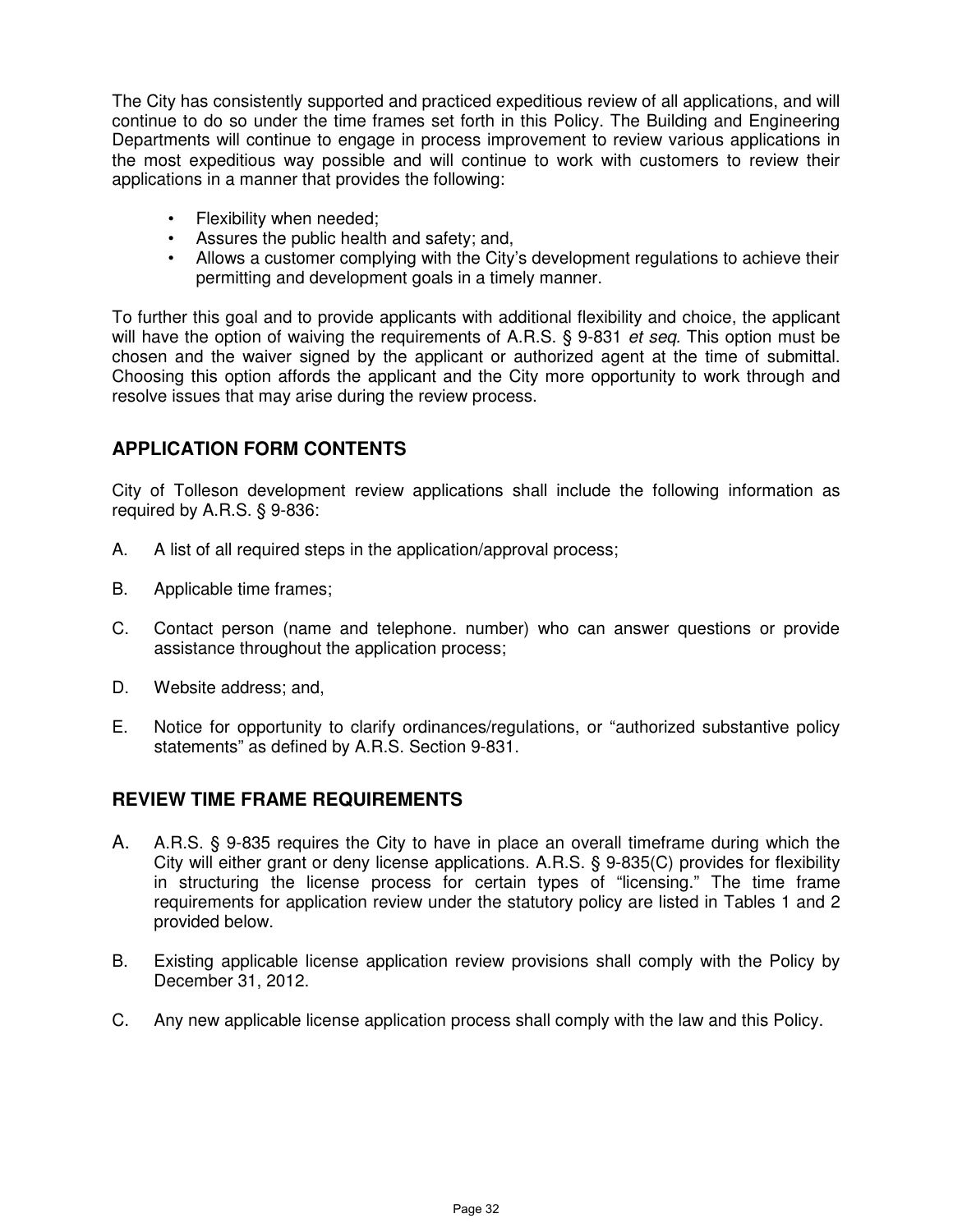#### **NOTICE OF COMPLETENESS**

The City shall review applications for administrative completeness. The City shall send notice to the applicant of the application's status within the applicable administrative completeness review timeframe. The notice shall cite a list of all deficiencies, if any, and inform the applicant that the City's administrative completeness and overall timeframes are suspended pending receipt of requested corrections or any missing information.

The Building and Engineering Departments will accept all applications upon submittal and evaluate each application for administrative completeness. An application shall contain an application form, the relevant checklist, any information specifically required by the City code, zoning ordinance, building code, city standard engineering notes and standard specifications, or such additional information specified by the Building Official or City Engineer as may be required by city code, rule, or compliance review policy, and applicable fee. An application must be made by the property owner or authorized agent.

An applicant will be notified in electronic or writing format if the application is incomplete and will be provided with a list of the specific deficiencies. Upon resubmission of the required materials the City will notify the applicant whether the application is complete or remains incomplete.

When an application is determined to be complete, and the notice of administrative completeness has been issued, the substantive review timeframe begins and the application will be scheduled for review by the City's Review Team or scheduled for a public hearing as required by the applicable code provision or ordinance.

#### **TIME FRAME SUSPENSIONS**

Overall time frames listed in Compliance Review Policy Tables 1 and 2 below may be suspended for the following time periods:

- A. From the date of issuance of the notice to the applicant of specific deficiencies in an application, whether on review for administrative completeness or substantive review, to the date that the City receives the missing information from the applicant.
- B. Time for completion of certain purposes, such as; public hearings, state, or federal licenses.
- C. During agreed upon supplemental information requests from the City during a substantive review timeframe.

#### **TIME FRAME EXTENSION PROCESS**

- A. During substantive reviews of license applications, the statute provides that the City shall request no more than one comprehensive request for additional materials and corrections. Said request will provide notice of possible denial of the application and any basis for that denial, in the event the request is not fully complied with.
- B. If a re-submittal after the one comprehensive request is still not in compliance, based upon the applicable statutes, City code, ordinances, regulations, or substantive policy statements, the application shall be denied. The City shall give notice of denial by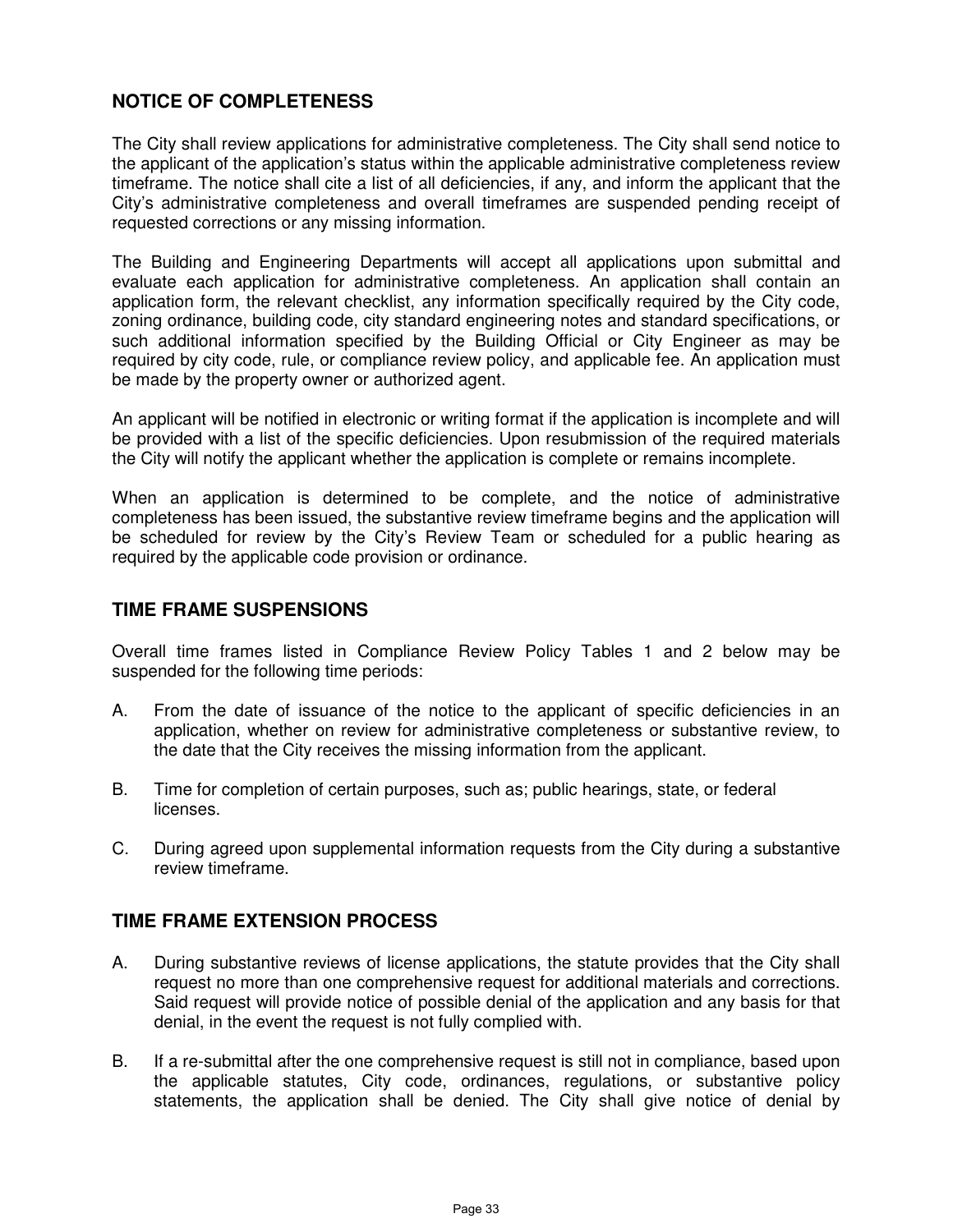electronic or written format. The notice shall include citations of the pertinent provisions justifying an application denial and shall explain the applicant's rights to appeal, including the number of working days in which the applicant must file a protest challenging the denial and the name and telephone number of a municipal contact person who can answer questions regarding the appeal's process.

- C. Upon receiving an application denial, the applicant may submit a new application to the City.
- D. Under A.R.S. § 9-835(H), by mutual electronic or written agreement, the City and applicant may extend the substantive review time frame and the overall time frame. The extensions shall not exceed 25% of the overall time frame. Should agreement not be reached then the City may deny pursuant to A.R.S. §§ 9-834 and 9-835(I).
- E. Upon first review, if the review authority (Zoning Administrator, Building Official, City Engineer, Commission, Board, or City Council) determines additional information is required to adequately evaluate an application, any such additional information shall be submitted by the applicant not later than six (6) months from notification to the applicant. Failure to provide additional information in the time specified will result in the application being denied as incomplete under the applicable city provisions. No fees shall be refunded for an application that is denied.

#### **REFUNDS**

Pursuant to A.R.S. Section 9-835(J), if the City does not send notice to an applicant regarding approval or denial within the overall time frame or any mutually agreed extension thereof, the City shall refund the application fees within 30 days of the expiration of the overall time frame or any mutually agreed extension thereof and waive any additional fees for the application.

#### **WORKING DAYS**

Working days as stated in this document refer to City of Tolleson working days excluding all observed holidays.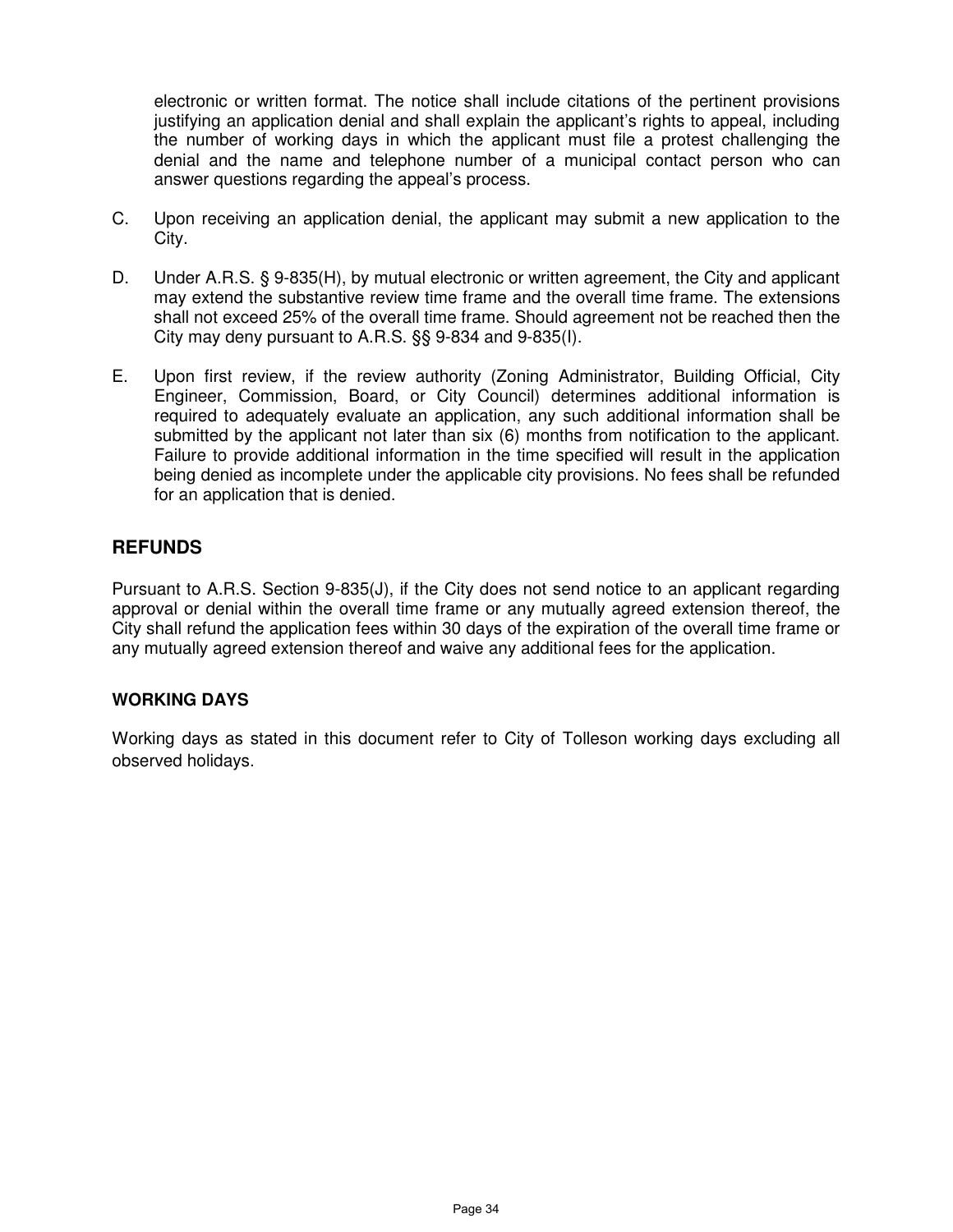#### **(TABLE - 1) REVIEW TIMEFRAME REQUIREMENTS**

| <b>COMPLIANCE REVIEW TIMEFRAMES</b>                                    |                                                               |                                            |                    |  |
|------------------------------------------------------------------------|---------------------------------------------------------------|--------------------------------------------|--------------------|--|
| <b>BUILDING AND ENGINEERING REVIEW TEAM</b><br><b>APPROVAL PROCESS</b> |                                                               |                                            |                    |  |
|                                                                        |                                                               | <b>MAXIMUM TIMEFRAMES**</b>                |                    |  |
| <b>APPLICATION TYPE</b>                                                | <b>Administrative</b><br><b>Completeness</b><br><b>Review</b> | <b>Substantive</b><br><b>Review</b>        | <b>OVERALL</b>     |  |
| <b>Business License</b>                                                |                                                               |                                            |                    |  |
| <b>Building Permit</b>                                                 | 1 <sup>st</sup> Review:<br>8 working days                     | 1 <sup>st</sup> Review:<br>12 working days | $36***$<br>working |  |
| Variance                                                               | $2^{nd}$ Review:                                              | $2^{nd}$ Review:                           | days               |  |
| Civil Engineering; Plans and Reports                                   | 8 working days                                                | 8 working days                             |                    |  |
| Temporary and Permanent Sign Permits                                   | TOTAL:<br>16* working days                                    | TOTAL:<br>20* working days                 |                    |  |
| Landscape Plans                                                        |                                                               |                                            |                    |  |

**\*Approval or denial notice.** 

**\*\*Timeframe suspended from notice to return of requested documentation.** 

**\*\*\*Overall timeframe is suspended for public hearings under A.R.S. § 9-835(C)(8)(c).** 

#### **(TABLE – 2) REVIEW TIMEFRAME REQUIREMENTS**

| <b>PUBLIC HEARINGS &amp; CITY COUNCIL</b><br><b>APPROVAL PROCESS</b> |                                                               |                                     |                |  |
|----------------------------------------------------------------------|---------------------------------------------------------------|-------------------------------------|----------------|--|
|                                                                      | <b>MAXIMUM TIMEFRAMES**</b>                                   |                                     |                |  |
| <b>APPLICATION TYPE</b>                                              | <b>Administrative</b><br><b>Completeness</b><br><b>Review</b> | <b>Substantive</b><br><b>Review</b> | <b>OVERALL</b> |  |
| Use Permit                                                           |                                                               |                                     |                |  |
| Site Plan Review                                                     |                                                               |                                     |                |  |
| <b>Zoning Amendment</b>                                              |                                                               |                                     |                |  |
| <b>Preliminary Plat</b>                                              | 1 <sup>st</sup> Review:                                       | 1 <sup>st</sup> Review:             | 36***          |  |
| <b>Final Plat</b>                                                    | 8 working days                                                | 12 working days                     | working        |  |
| Lot Split                                                            |                                                               |                                     | days           |  |
| Variance Appeal                                                      | $2^{nd}$ Review:                                              | $2^{nd}$ Review:                    |                |  |
|                                                                      | 8 working days                                                | 8 working days                      |                |  |
|                                                                      |                                                               |                                     |                |  |
|                                                                      | TOTAL:                                                        | <b>TOTAL:</b>                       |                |  |
|                                                                      | 16* working days                                              | 20* working days                    |                |  |
|                                                                      |                                                               |                                     |                |  |
|                                                                      |                                                               |                                     |                |  |
|                                                                      |                                                               |                                     |                |  |

**\*Approval or denial notice** 

**\*\*Timeframe suspended from notice to return of requested documentation** 

**\*\*\*Overall timeframe is suspended for public hearings under A.R.S. § 9-835(C)(8)(c).**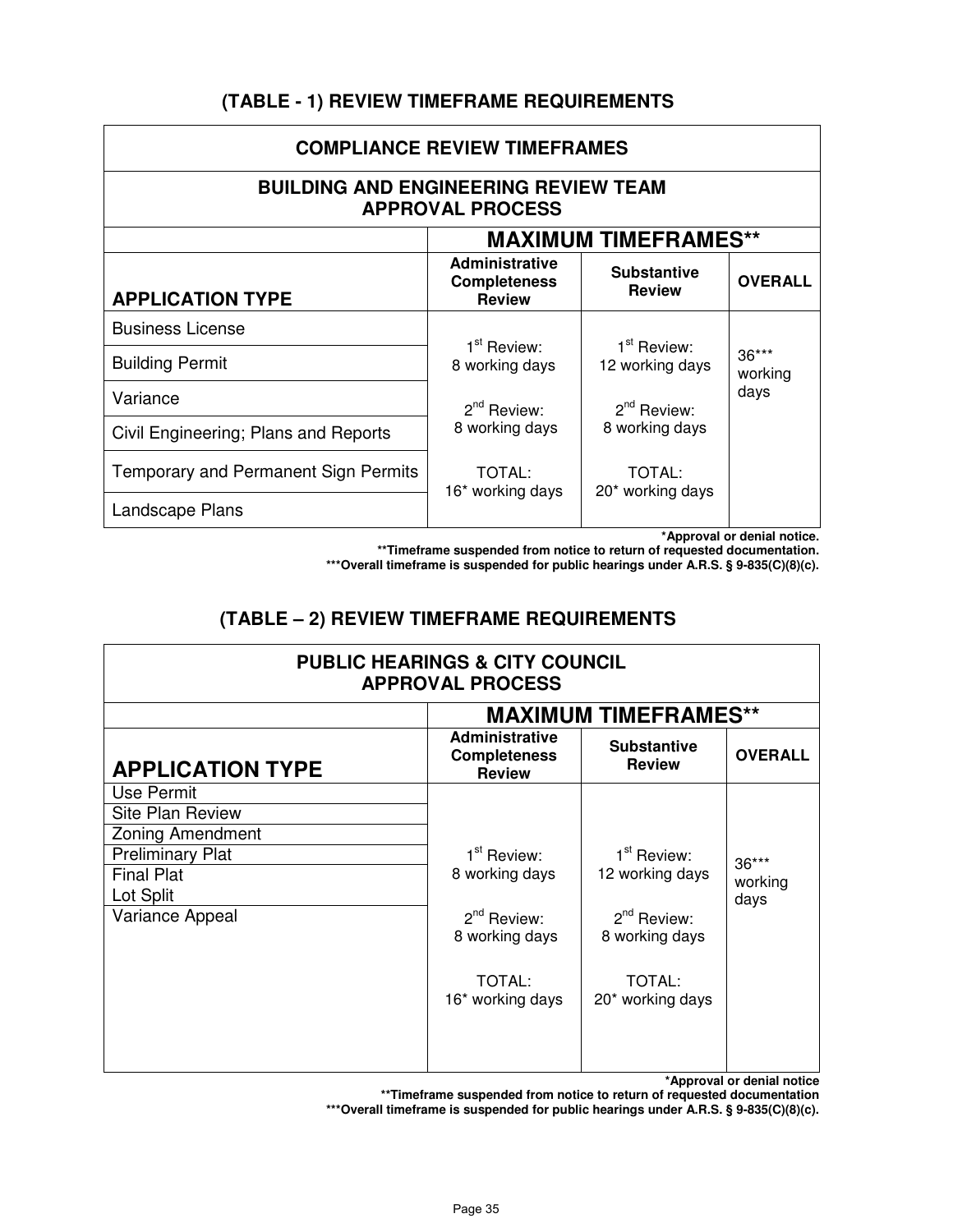# This Page left Intentionally Blank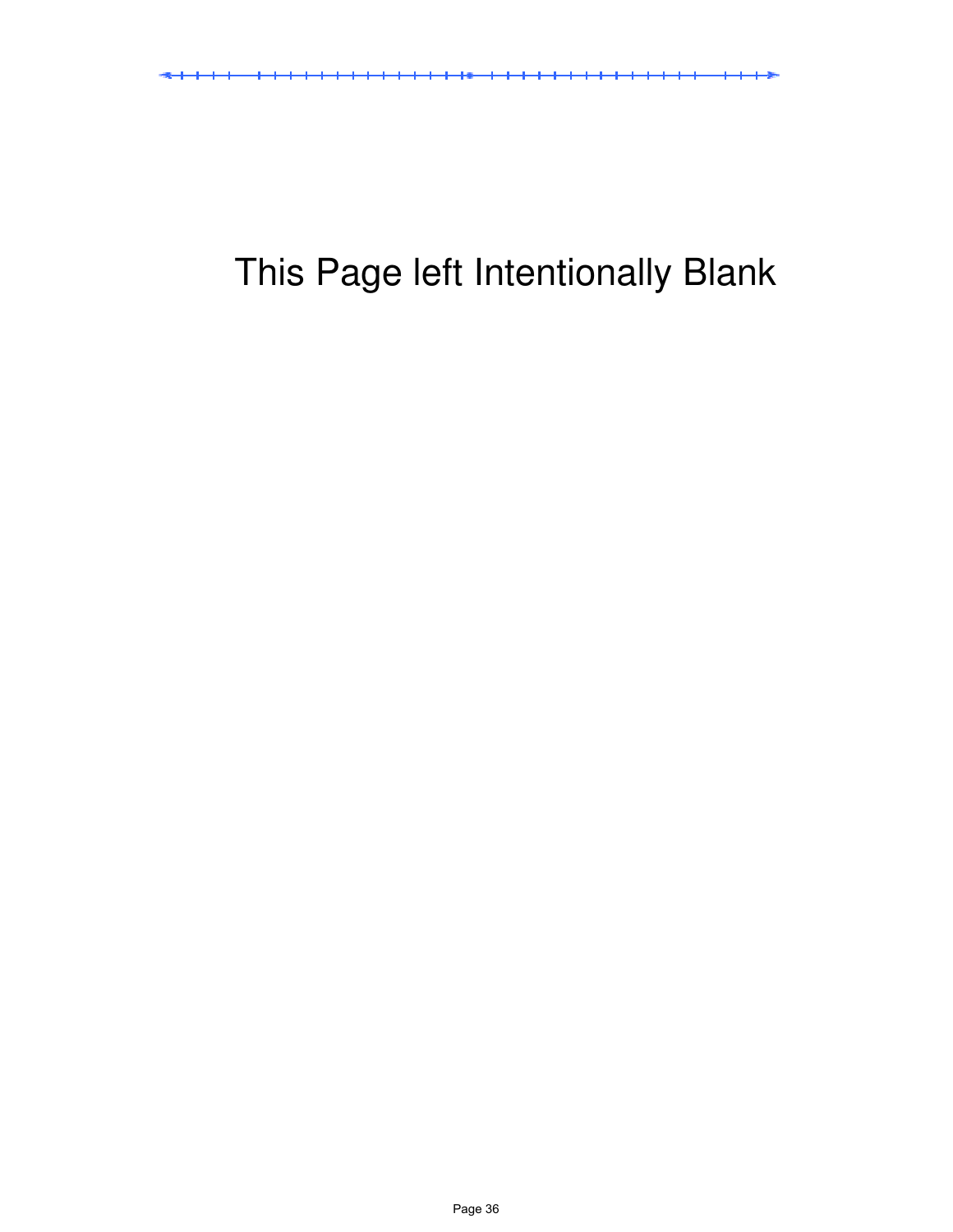#### WAIVER OF CLAIM TO A.R.S. §9-831 ET. SEQ.

This agreement ("Agreement") is entered into between . as the applicant ("Applicant") seeking a license, permit, approval registration or approval ("License") related to the use development of  $($ "Property") Case No<br>No as required by the City of Tolleson ("City"). Applicant hereby agrees to waive any and all claims as established by A.R.S. §9-831 et seq., in exchange for which the City agrees to process licensing under its flexible Application Process ("Process").

The Applicant or authorized agent, has submitted an application to the City requesting that the City approve or permit a development plan, plat, contemplated use, development or action described in Exhibit A. Applicant is aware that under the Process, he/she may be afforded multiple opportunities to alter or amend application and to confer with city staff for advice without constraint of limited reviews or timeframe for approval imposed by the City pursuant to requirements of A.R.S. §9-831 et seq. The City's procedures under the regulatory-limits process imposed by A.R.S. §9-831 et seq. are compared to the City's alternative application process in Exhibit B. Applicant acknowledges prior receipt and review of Exhibit B. Applicant desires to be afforded an opportunity to adjust plans based on its own changing development circumstances over time or based upon suggestions by staff. Applicant believes and acknowledges that these benefits outweigh any rights or remedies that may be obtained under A.R.S. §9-831 et seq.

By signing this Agreement, Applicant waives any right or claim that may arise under A.R.S. §9-831 et seq., including any claim that an application must be deemed complete or that fees must be returned by the City pursuant to the requirements of A.R.S. §9-831 et seq.

This Agreement is entered into in Arizona and will be interpreted under the laws of the State of Arizona. The Applicant has agreed to the form of this Agreement provided and approved by the City Attorney. The Applicant has had the opportunity to consult with an attorney of the Applicants choice prior to entering this Agreement and enters it fully understanding that the Applicant is waiving the rights and remedies provided under as set forth herein.

The Applicant warrants and represents that the person or persons listed herein as the Applicant is/are the owner in fee title of any Property identified in Exhibit A. The Applicant further agrees to indemnify and hold the City, its officers, employees and agents harmless from any and all claims, causes of action, demands, losses, costs and expenses based upon any failure to comply with A.R.S. §9-831 et seq.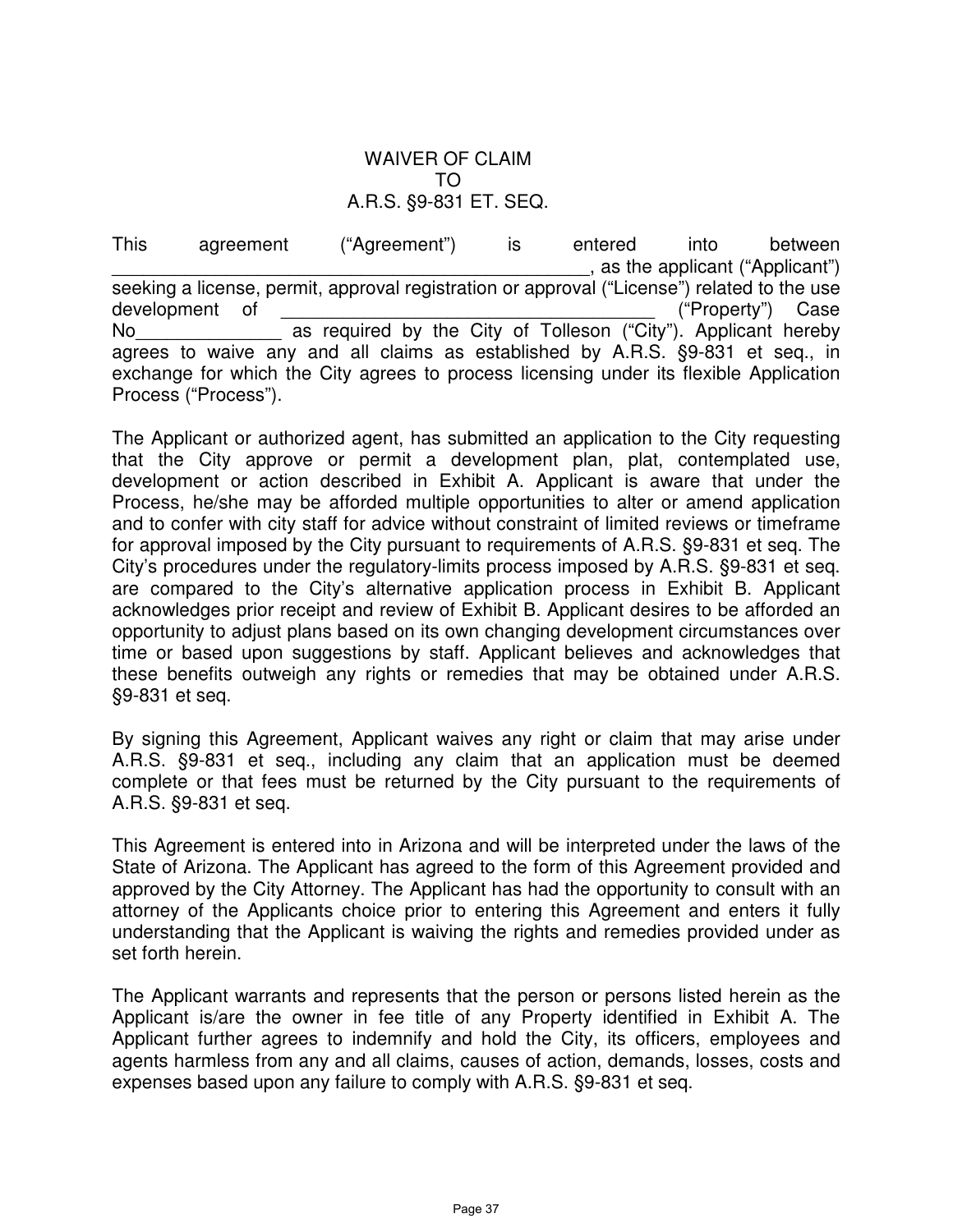| Dated this<br>day of                                                                  |                                                                                       |  |  |
|---------------------------------------------------------------------------------------|---------------------------------------------------------------------------------------|--|--|
| Applicant<br>(Name of individual, Corporation, Partnership,<br>or LLC, as applicable) | Applicant<br>(Name of individual, Corporation, Partnership,<br>or LLC, as applicable) |  |  |
| By:                                                                                   | By:                                                                                   |  |  |
| (Signature of Applicant or Authorized Representative,                                 | (Signature of Applicant or Authorized Representative,                                 |  |  |
| if applicable)                                                                        | if applicable)                                                                        |  |  |
| lts:                                                                                  | lts:                                                                                  |  |  |
| (Title of Individual Signing in Representative Capacity)                              | (Title of Individual Signing in Representative Capacity)                              |  |  |
| State of Arizona<br>County of                                                         |                                                                                       |  |  |
| On this                                                                               | before me personally                                                                  |  |  |
| day                                                                                   | 20                                                                                    |  |  |
| Οt                                                                                    | af aattafaatamu aytalamaa ta laa thaa                                                 |  |  |
|                                                                                       | ولمنط المتحالف لمرتمين                                                                |  |  |

appeared \_\_\_\_\_\_\_\_\_\_\_\_\_\_\_\_\_\_\_\_\_\_ on the basis of satisfactory evidence to be the person who he/she claims to be, and acknowledged that he/she signed the above/attached document.

> Notary Public  $\overline{\phantom{a}}$  , and the set of the set of the set of the set of the set of the set of the set of the set of the set of the set of the set of the set of the set of the set of the set of the set of the set of the set of the s

Seal and Expiration Date \_\_\_\_\_\_\_\_\_\_\_\_\_\_\_\_\_\_\_\_\_\_\_\_\_\_\_\_\_\_\_\_

City of Tolleson, an Arizona Municipal Corporation:

By: \_\_\_\_\_\_\_\_\_\_\_\_\_\_\_\_\_\_\_\_\_\_\_\_\_\_\_\_\_\_\_\_\_\_\_\_\_\_\_\_\_ Building & Engineering Department

This form has been approved by the City Attorney.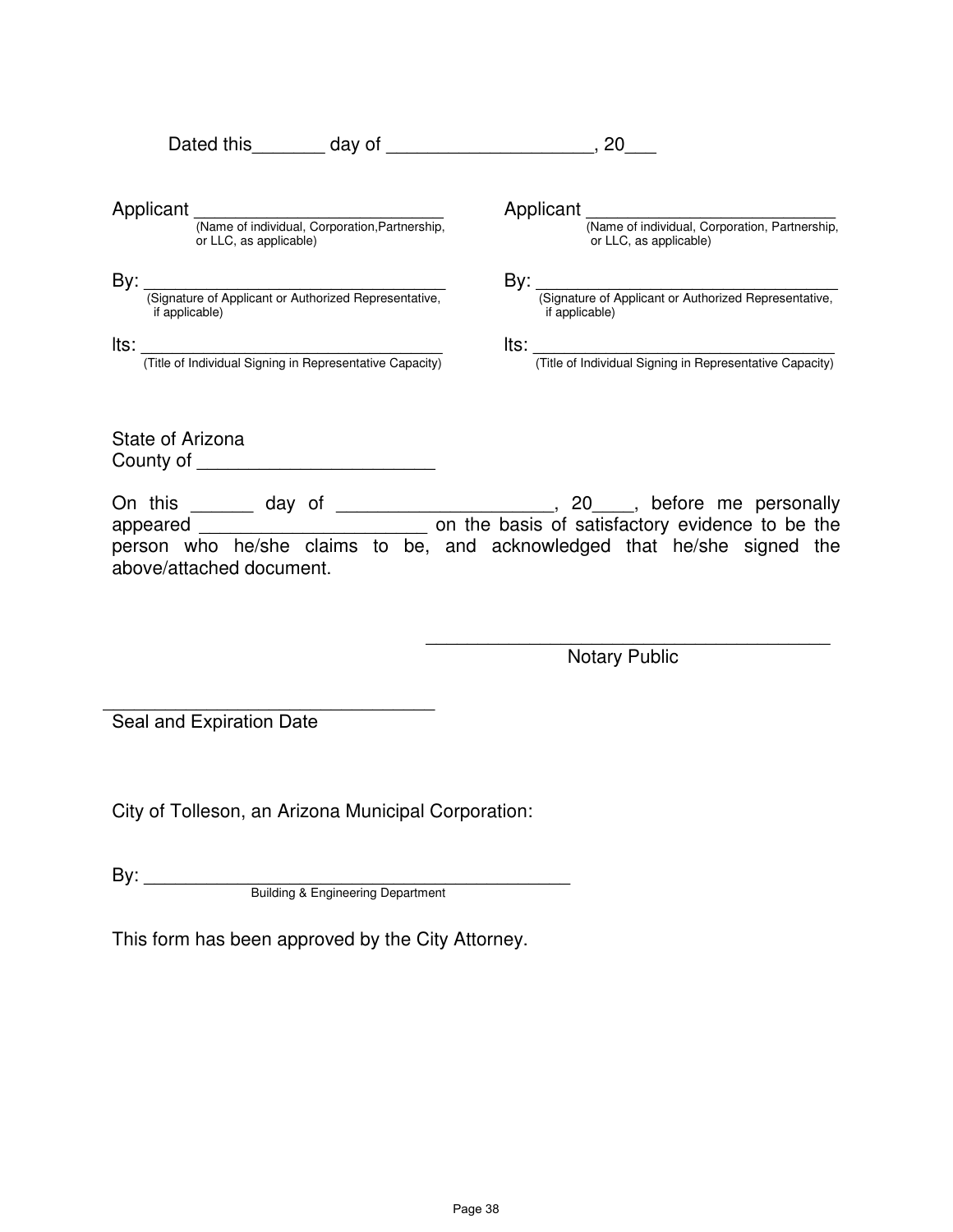EXHIBIT A

CASE NO.

Address or Description of Property:

License sought: (Insert brief description of approval, permit or authority sought. Alternatively a proposed plat, development plan or other documentation describing the approval sought may be attached and identified as EXHIBIT A)

> EXHIBIT B CASE NO.

#### A.R.S. §9-831 REQUIREMENTS AND CITY OF TOLLESON BUILDING AND ENGINEERING FLEXIBLE OPTION PROPOSAL

A.R.S. §9-831 requires municipalities to establish and adhere to time frames in a broad range of permitting processes. Under the law cities must create an overall permitting time frame for each process consisting of an "administrative completeness" time frame and a "substantive review" time frame. The aim of this statute was to create faster, more uniform, and more transparent processes, goals which the City of Tolleson Building & Engineering Departments share. However, the implementation of these time frames may have unforeseen consequences.

A.R.S. §9-831 states the city must determine whether a permit application is complete or not during the administrative completeness time frame. If the city fails to make this determination within established time limits, the permit is deemed complete regardless of deficiencies. Similarly during the substantive review period an application must be denied or approved within the established time frame or the permit fee will be refunded.

A.R.S. §9-831 offers applicants very limited opportunities to supplement their application with additional material after submission. Moreover, changes to a permit application are limited to responses to a Building & Engineering (B&E) request. Development changes proposed by the applicant do not appear to be allowed. Upon proper denial, during either review period, applicants must reapply with new plans and pay another permit/submittal fee.

B&E is committed to customer service and recognizes that applicants may not wish to be locked into formulaic standards which do not provide an adequate opportunity to submit additional requested materials and desired plan changes. Thus, B&E offers applicants the opportunity to make permit applications according to either A.R.S. §9-831 process or the more flexible process City of Tolleson B&E customers are familiar with.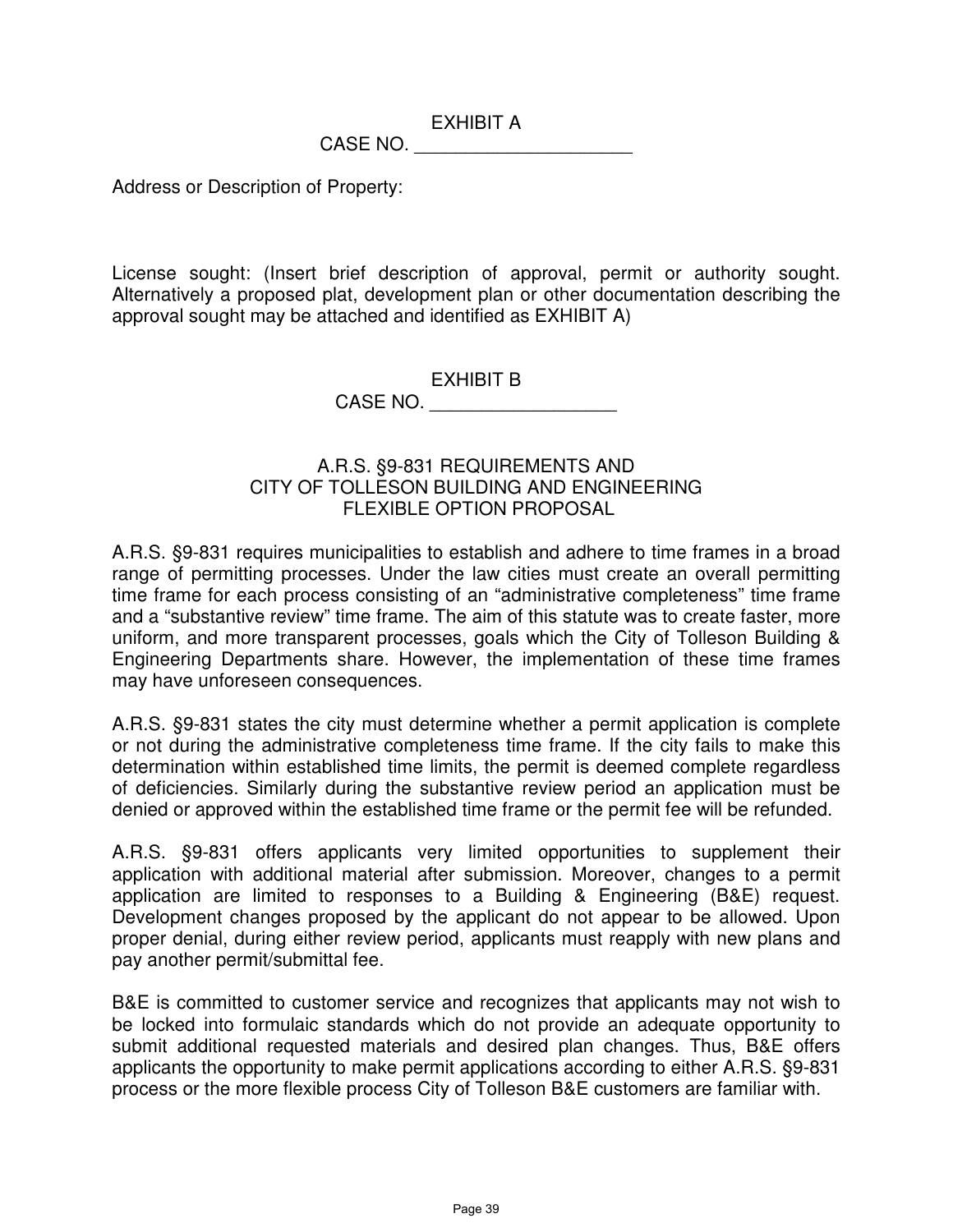Under a flexible application process, applicants have multiple opportunities to alter or amend their application and to confer with city staff for advice. This allows the applicant to adjust plans based on their own changing development circumstances over time or on suggestions by staff. Additionally, applicants may alter their permit applications as necessary during the process.

Applicants are encouraged to carefully consider which application process best meets their needs. Staff can explain the process in more detail upon request as well as provide you a copy of A.R.S. §9-831 et seq. The following points outline some of the highlights of each process.

#### **"A.R.S. §9-831 et seq."**

- A limited number of opportunities to confer with staff and supply necessary information and materials. The City may request additional information only once after the application is deemed administratively complete.
- If the City fails to meet established timeline for review, an application may be deemed complete although lacking essential materials. If an application is not timely approved or denied fees are refunded to the applicant.
- During review period applicant loses the opportunity to propose alterations to support permit approval or changes in circumstances during development.
- If permit is properly denied after City's one-time request for more information, applicant must reapply and pay new fee.
- Denials must be explained and the applicable code provisions identified.
- Applicant may request code clarification.

#### **"Flexible Application Process"**

- Multiple application conferences available before submittal and during process.
- During review period applicant may propose changes to support permit approval and substantial and multiple changes may be made without reapplication.
- No refund for a review period longer than the established timeline. However, City meets or exceeds established permit review period in >98% of applications. Complex applications or substantial changes may take longer.
- Denials will be explained and the applicable code provisions identified.
- Applicant may request code clarification.
- Review timeframes listed below in Tables 1 and 2.